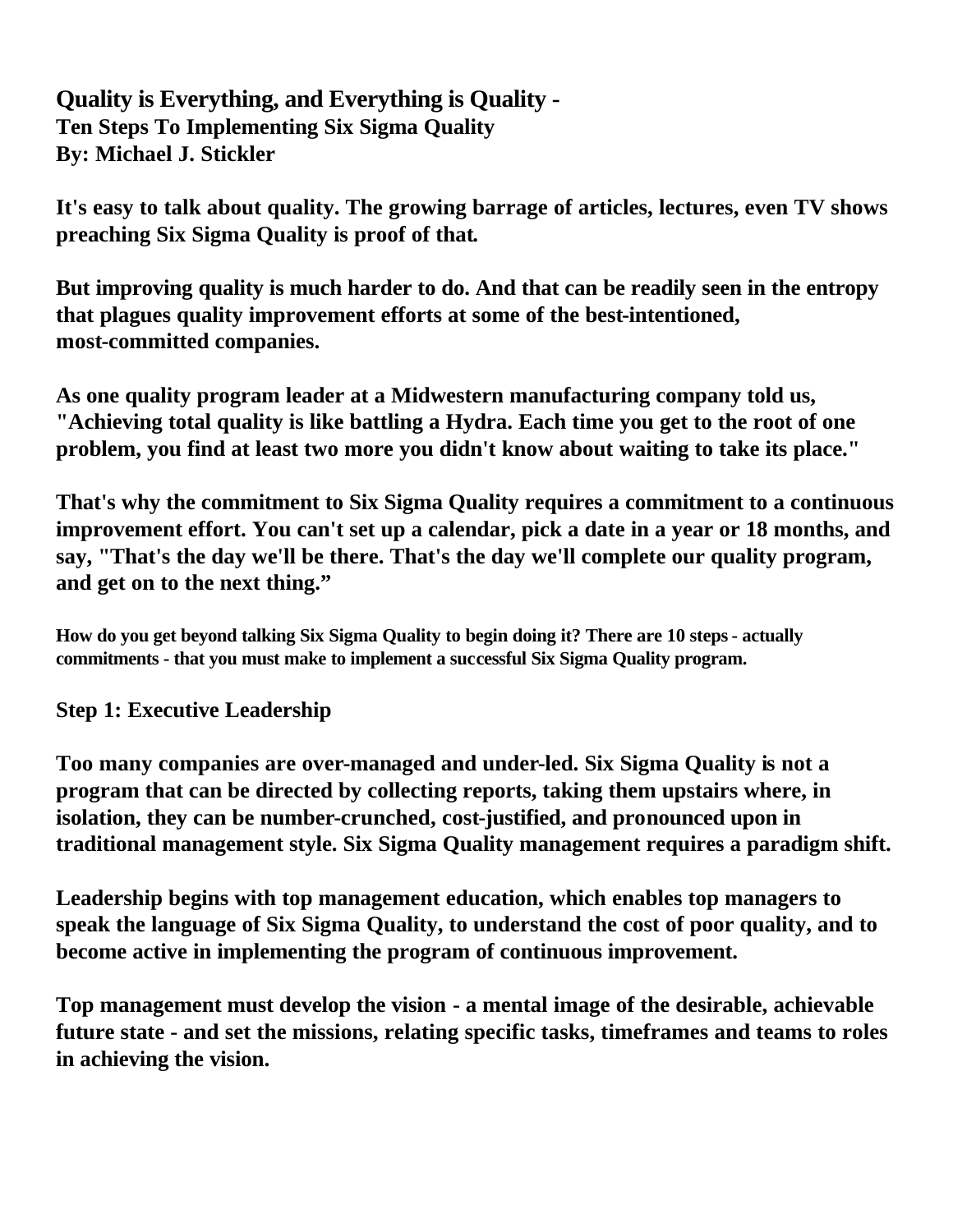**The vision and missions should be set forth in formal, written statements, and these should be completed quickly -in no more than a week. If the process takes more time than that (and some management teams have taken a year or more to write these statements), you should recognize the effort for what it is - a delaying tactic.**

**Once the vision and missions are done, top management must take an active role in mobilizing the organization, letting everyone know what is expected. Management must also set the criteria for measuring progress through competitive analysis and benchmarking as well surveys of customer satisfaction.**

**Step 2: Education and Training**

**The best Six Sigma Quality education program includes a variety of education and training offerings that are matched to the appropriate levels of the company, from senior management to new people on the production line, as well as the people doing the administrative processes.**

**The first stage of education must be for Top Management/Senior Level Owners/Sponsers, and it is best accomplished through a two- or three-day overview course. The objective of the course should be to give managers a working overview and establish in them a comfort level with the leadership role they must assume.**

**The second stage of education is for Operations Management/Champions down to first line supervisors and support staff. The most effective way to educate operating management is through in-house education in at least a two-three day format.**

**The third stage of the education is the "Black Belt" education/training. This education/training efort is to develop "Expert" problem solvers using the Six Sigma Quality methods.**

**The forth stage of the education is the "Green Belt" education/training. This education/training develops the necesary skill set to support the "Black Belts".**

**The fifth stage of education must extend the vision to include everyone in the company. This must also be done in-house, and it should employ a number of techniques: detail "how to" courses to apply total quality concepts to specific jobs; and continuing education to encourage refinement of skills leading to certification from the various quality professional societies.**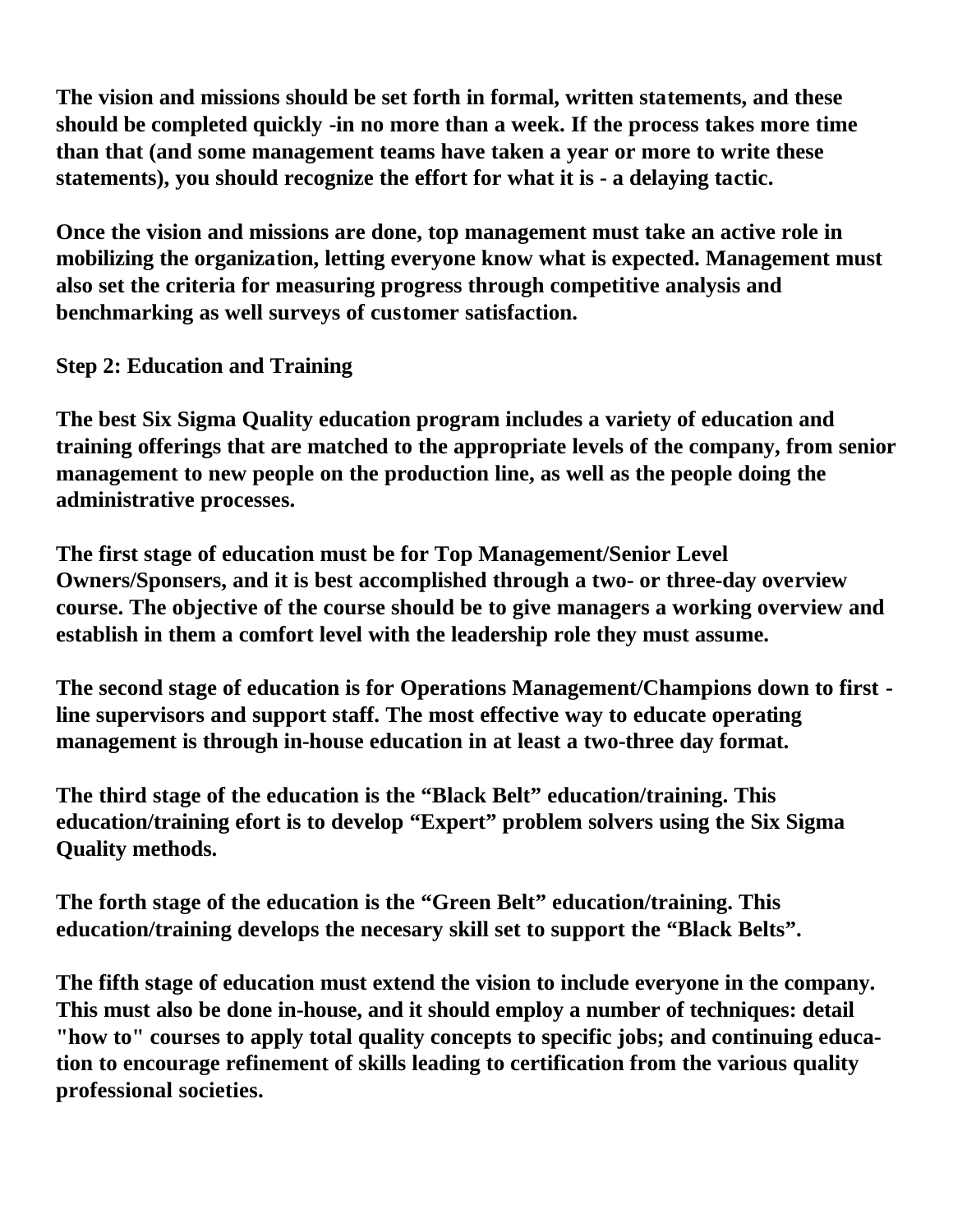**The education and training program must be planned, developed and invested in as an ongoing, permanent program - not as a one-shot activity that can start and end in a matter of days and weeks. Consider, for example, that Motorola annually spends approximately 1.5 percent of gross sales on Six Sigma education and training. GE spends even more. Committing to continuous quality improvement means committing to continuous education. The bottom line is this, the more people that understand where your trying to go the more likely you are to get there.**

**Step 3: Organize for Six Sigma Quality Improvement**

**Since top management cannot always lead the day-to-day effort required to reach Six Sigma Quality, central intelligence for planning and implementing the program must be vested in a Six Sigma Quality leader.**

**The person selected should be someone from within the company who has a good working knowledge of it, its products and services. He or she should also have some experience with all functional areas of the business - planning, production, engineering, materials, information systems, finance and sales -since the Six Sigma Quality effort will impact every area of the business.**

**Technical knowledge of the business is not the most important consideration for a Six Sigma Quality leader. Rarely does a Six Sigma Quality program fail for lack of technical expertise. Rather, emphasis must be placed on choosing a good leader - an individual who has a track record for getting things done through people. A Real People Person!**

**A steering committee should also be formed to oversee the work of the Six Sigma Quality leader and help with planning. This steering committee should meet with the Six Sigma Quality leader monthly to monitor progress, to review benchmarks, and to clear obstacles that threaten to block progress with the program.**

**Outside guidance from an industry consultant is also advisable, so that an experienced different set of eyes can be brought to bear on the program and offer insight, alternative approaches and discipline.** 

**All three – Six Sigma Quality leader, steering committee and the outside consultant should report to top management the company president, general manager or, at the very least, a member of the executive team. Together they oversee the departmental task forces, cross-functional teams and small group improvement activities (SGIAS) formed to advance day-to-day Six Sigma Quality improvement activities.**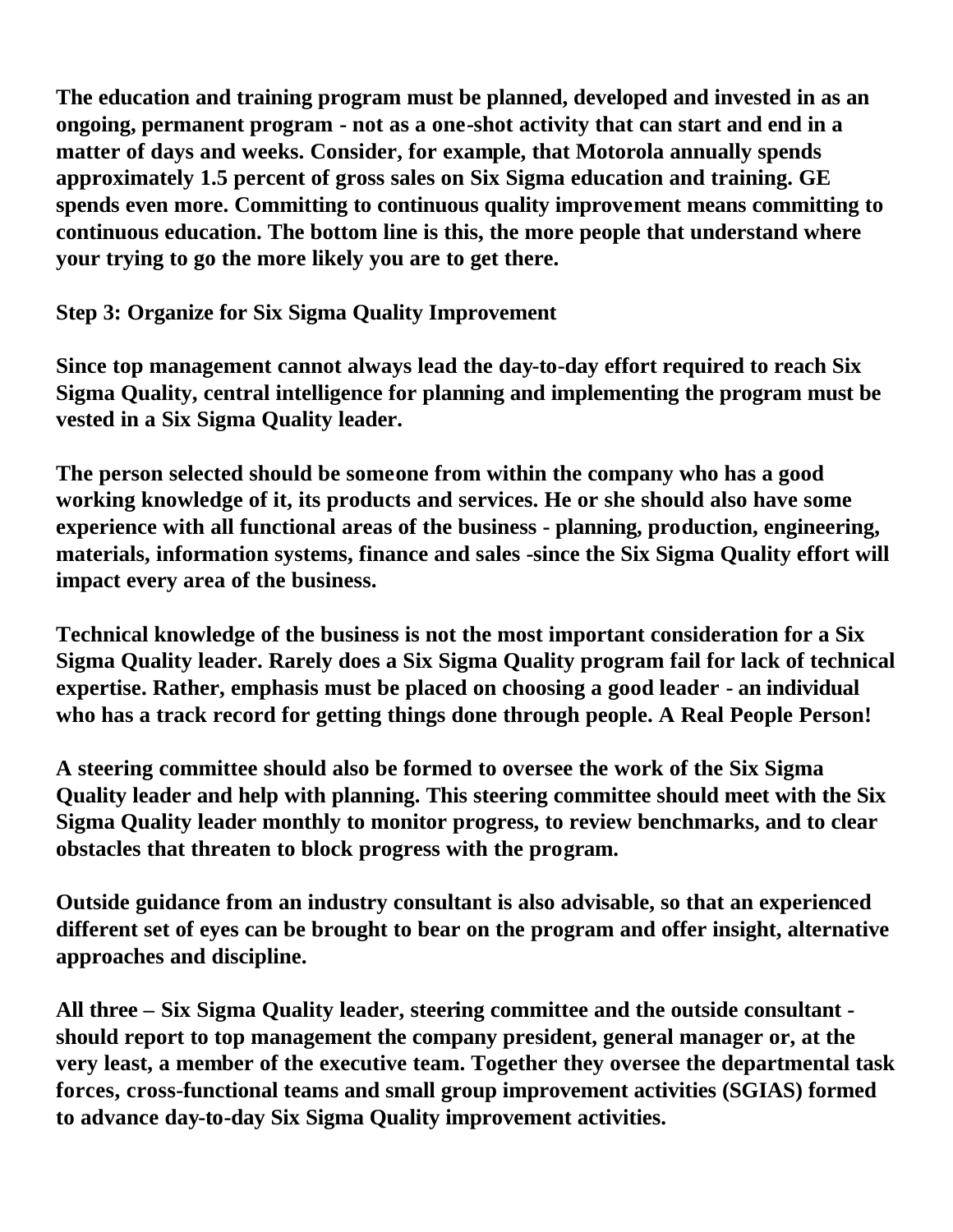**Step 4: Six Sigma Quality Assessment**

**Before beginning a Six Sigma Quality program, the company must assess where it stands today on Quality. A first question concerns what are your priorities for pilot areas? A thorough, systematic assessment process will produce a ranking of how well the company is employing each Quality. It will also rank the priorities. If you continue to list the tasks required to improve each area, you will emerge from the process, not only with knowledge of where your company is starting from, but a good start toward a written quality improvement plan.**

**Step 5: Establish Goals and Objectives**

**Objectives are general statements of where you want to be at specific points in the improvement process. Goals are quantifiable measures of the same. In a structure that parallels the assessment, identify the objectives for improvement in each area. Try to establish quantifiable goals, not only for each area, but for the business as a whole. Some other areas to include are considerations of your market standing, cost of quality and quality culture.**

**Step 6: Develop a Six Sigma Quality Improvement Plan**

**As you set down goals and objectives along with the elements and tasks required to achieve them, you will see your formal assessment process transforming into a quality improvement plan that will serve as a working document for the total quality program leader, the steering committee and senior management.**

**In addition to the assessment of total quality elements, the quality improvement plan should include sections on: education, training, quality improvement expectations, quality planning procedures, general policies and procedures, and performance measurements.**

**Step 7: Performance Measurement**

**Measuring and communicating improvement is essential to nurturing the growth of commitment to - and success of - the Six Sigma Quality program. Performance measurement is the management process for seeing that the improvement plan is working and that goals and objectives are being reached.**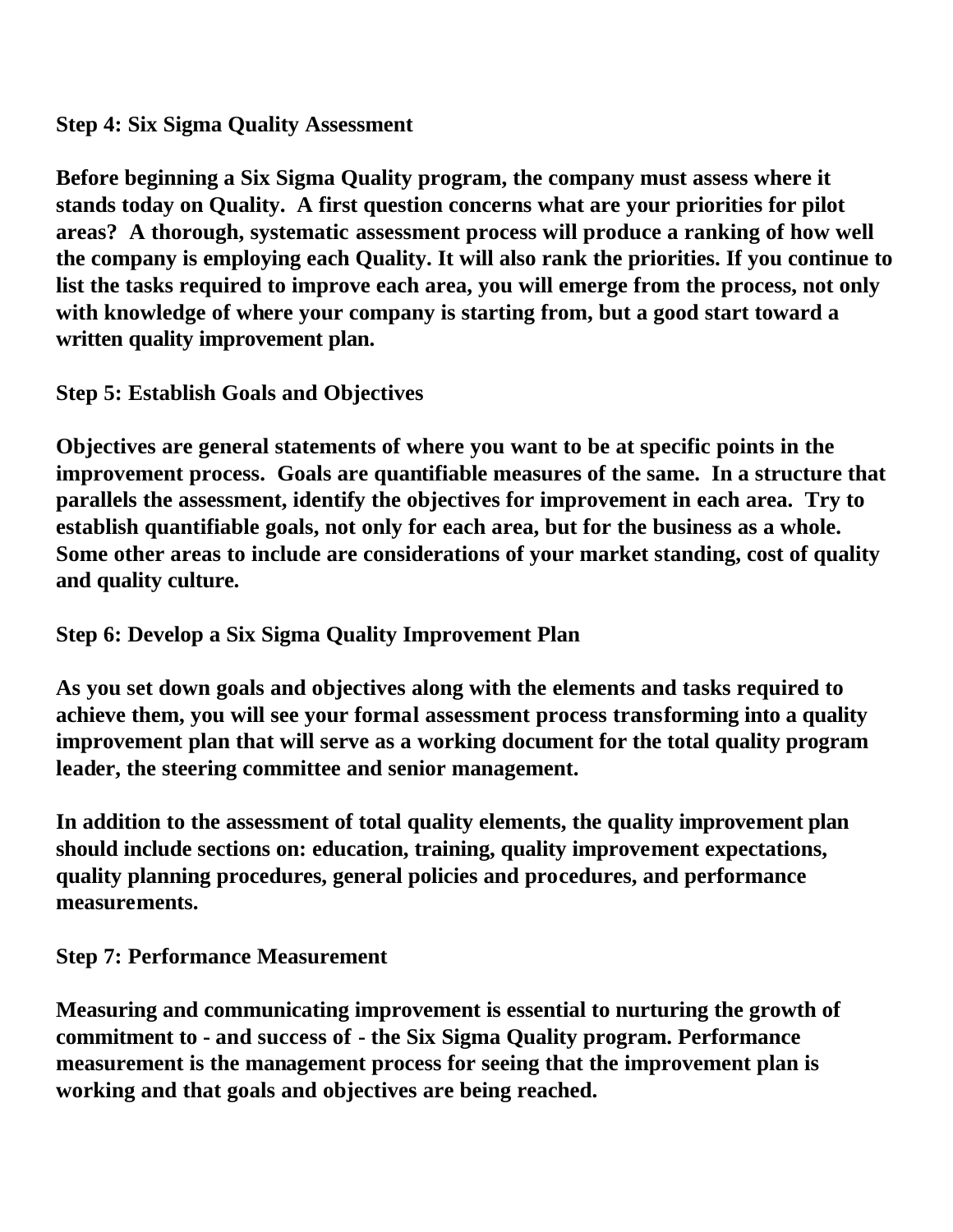**Performance measurement can be applied to many levels of the business - daily operations, product lines, specific business units, pilot projects, and more. Six Sigma Quality performance measurements include: customer satisfaction, number of active improvement teams, number of team meetings, number of suggestions implemented, number or percent of capable processes, number or percent of certified suppliers, first pass yield, warranty costs, cost of poor quality, number of engineering changes, defects per million opportunities and Sigma level.** 

**There are some things that can't be measured, like the value of a delighted customer or an empowered employee. Be attentive to feedback and consider these 'soft' issues in your performance measurement process.**

**Step 8: Set up Pilot Projects**

**Pilot projects permit careful analysis and management of new activities before company-wide changes are introduced.**

**The pilot can be a carefully planned "tryout" of Six Sigma Quality. The objective is to test the new activity under controlled operating conditions to make sure it works as expected.**

**Another successful pilot project is to take a single product line that can stand alone and implement Six Sigma Quality in this "mini-factory." This pilot allows you to work out the bugs before affecting all production operations at the same time it presents a model of how the new procedures work and the accomplishments to be gained from their use.**

**Once the pilot or mini-project is secure, it can be shared with the remainder of the business. Participants in the pilot can be temporarily or permanently transferred to other departments to help speed the expansion of total quality practices and successes.**

**Step 9: Standardization and Documentation**

**All along, your Six Sigma Quality Improvement Plan must be refined and revised to capture the tasks, procedures and methods that yield success.**

**Eventually, improvement targets and tasks will turn into the proven way things are done - standardized procedures that, when documented, will evolve into your company's Six Sigma Quality manual.**

**Step 10: Company-Wide Transition**